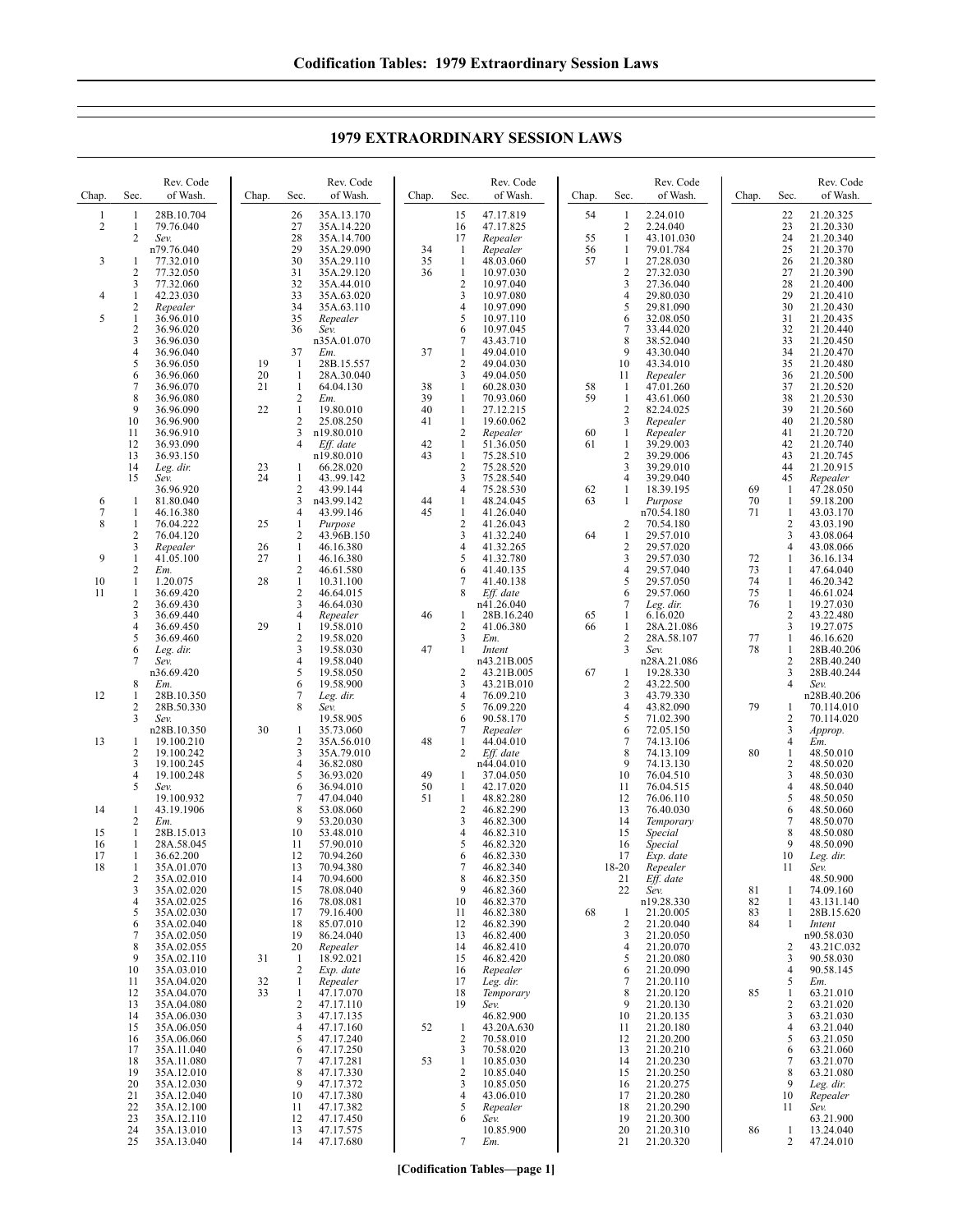| <b>Codification Tables: 1979 Extraordinary Session Laws</b> |  |  |
|-------------------------------------------------------------|--|--|
|-------------------------------------------------------------|--|--|

| Chap.          | Sec.                                                                     | Rev. Code<br>of Wash.                                                                                                                    | Chap.      | Sec.                                                                          | Rev. Code<br>of Wash.                                                                                                              | Chap.             | Sec.                                                                                            | Rev. Code<br>of Wash.                                                                                                                       | Chap.      | Sec.                                                                      | Rev. Code<br>of Wash.                                                                                                                   | Chap.      | Sec.                                                          | Rev. Code<br>of Wash.                                                                                                                   |
|----------------|--------------------------------------------------------------------------|------------------------------------------------------------------------------------------------------------------------------------------|------------|-------------------------------------------------------------------------------|------------------------------------------------------------------------------------------------------------------------------------|-------------------|-------------------------------------------------------------------------------------------------|---------------------------------------------------------------------------------------------------------------------------------------------|------------|---------------------------------------------------------------------------|-----------------------------------------------------------------------------------------------------------------------------------------|------------|---------------------------------------------------------------|-----------------------------------------------------------------------------------------------------------------------------------------|
|                | 3<br>4<br>5<br>6<br>7<br>8<br>9                                          | 84.48.080<br>84.48.110<br>84.48.120<br>Temporary<br>84.56.280<br>84.56.290<br>Sev.                                                       | 108        | $\frac{2}{3}$<br>1<br>2<br>3<br>$\overline{4}$                                | 19.62.020<br>Sev.<br>19.62.900<br>72.72.010<br>72.72.020<br>72.72.030<br>72.72.040                                                 |                   | $\frac{2}{3}$<br>$\overline{4}$<br>5<br>6                                                       | 20.01.030<br>20.01.040<br>20.01.060<br>20.01.370<br>Repealer<br>Savings<br>20.01.940                                                        |            | 25<br>26<br>27<br>28<br>29<br>30<br>31                                    | 35A.29.090<br>36.16.020<br>36.32.030<br>36.69.070<br>36.69.080<br>36.69.090<br>52.12.010                                                |            | 30<br>31<br>32<br>33<br>34<br>35<br>36                        | 35.24.470<br>35.27.530<br>35.27.540<br>35A.20.040<br>35A.20.080<br>36.32.120<br>36.68.080                                               |
| 87<br>88<br>89 | 1<br>1<br>$\mathbf{1}$<br>2<br>3                                         | n13.24.040<br>46.20.185<br>28B.10.660<br>35.22.620<br>35.23.352<br>35A.40.210                                                            | 109        | 5<br>$\mathbf{1}$<br>2<br>3<br>4<br>5                                         | Leg. dir.<br>79.01.036<br>79.01.088<br>79.01.092<br>79.01.096<br>79.01.136                                                         | 116<br>117        | 7<br>1<br>2<br>-1                                                                               | Sev.<br>20.01.913<br>18.27.100<br>Eff. date<br>n18.27.100<br>63.28.225                                                                      |            | 32<br>33<br>34<br>35<br>36<br>37                                          | 52.12.020<br>52.12.060<br>53.12.172<br>53.12.220<br>54.08.060<br>54.12.010                                                              |            | 37<br>38<br>39<br>40<br>41<br>42                              | 36.69.180<br>43.30.310<br>46.01.230<br>46.08.170<br>46.09.120<br>46.09.190                                                              |
| 90             | 4,5<br>1<br>2<br>3<br>4                                                  | Vetoed<br>38.40.170<br>38.40.180<br>38.40.190<br>Sev.                                                                                    |            | 6<br>7<br>8<br>9<br>10                                                        | 79.01.140<br>79.01.148<br>79.01.236<br>79.01.244<br>79.01.242                                                                      | 118               | 1<br>$\sqrt{2}$<br>3<br>$\overline{4}$<br>5                                                     | 28A.31.100<br>28A.31.102<br>28A.31.104<br>28A.31.106<br>28A.31.108                                                                          |            | 38<br>39<br>40<br>41<br>42                                                | 56.12.020<br>57.12.030<br>68.16.140<br>70.44.040<br>42.17.241                                                                           |            | 43<br>44<br>45<br>46<br>47                                    | 46.10.090<br>46.10.190<br>46.16.090<br>46.16.135<br>46.16.140                                                                           |
| 91<br>92<br>93 | 1<br>$\overline{c}$<br>1<br>1                                            | 16.65.030<br>16.65.040<br>74.08.070<br>15.66.150                                                                                         |            | 11<br>12<br>13<br>14                                                          | 79.01.248<br>79.01.252<br>79.01.256<br>79.01.260                                                                                   |                   | 6<br>7<br>8<br>9                                                                                | 28A.31.110<br>28A.31.112<br>28A.31.114<br>28A.31.116                                                                                        | 127<br>128 | 43<br>-1<br>$\mathbf{1}$<br>$\overline{c}$                                | Repealer<br>77.32.300<br>26.04.180<br>26.04.210                                                                                         |            | 48<br>49<br>50<br>51                                          | 46.16.145<br>46.16.350<br>46.16.380<br>46.16.585                                                                                        |
| 94             | 1<br>$\overline{c}$<br>3<br>4<br>5<br>6<br>7<br>8                        | 76.48.020<br>76.48.030<br>76.48.040<br>76.48.050<br>76.48.060<br>76.48.070<br>76.48.080<br>76.48.092                                     |            | 15<br>16<br>17<br>18<br>19<br>20<br>21<br>22                                  | 79.01.264<br>79.01.268<br>79.01.277<br>79.01.720<br>79.01.724<br>79.12.570<br>79.28.080<br>79.01.093                               |                   | 10<br>11<br>12<br>13<br>14,15<br>16                                                             | 28A.31.118<br>28A.31.120<br>28A.31.122<br>Eff. date<br>n28A.31.100<br>Approp.<br>Sev.<br>n28A.31.100                                        | 129<br>130 | 3<br>4<br>$\mathbf{1}$<br>1<br>$\overline{c}$<br>3<br>$\overline{4}$<br>5 | 26.04.250<br>Repealer<br>3.62.070<br>48.02.120<br>48.14.070<br>48.15.070<br>48.13.210<br>Repealer                                       |            | 52<br>53<br>54<br>55<br>56<br>57<br>58<br>59                  | 46.16.595<br>46.20.021<br>46.20.041<br>46.20.171<br>46.20.190<br>46.20.215<br>46.20.270<br>46.20.308                                    |
|                | 9<br>10<br>11<br>12<br>13<br>14<br>15                                    | 76.48.094<br>76.48.096<br>76.48.098<br>76.48.100<br>76.48.110<br>76.48.120<br>76.48.075                                                  | 110        | 23<br>24<br>25<br>-1<br>$\overline{c}$                                        | Repealer<br>Sev.<br>n79.01.088<br>Eff. date<br>n79.01.088<br>70.121.010<br>70.121.020                                              | 119<br>120<br>121 | 17<br>$\mathbf{1}$<br>$\sqrt{2}$<br>1<br>$\overline{2}$<br>3<br>$\mathbf{1}$                    | Leg. dir.<br>69.50.402<br>Em.<br>28A.58.246<br>28A.58.247<br>28A.58.248<br>47.30.030                                                        | 131<br>132 | 1<br>1<br>$\overline{2}$<br>3<br>4<br>5<br>6                              | 43.51.055<br>7.64.010<br>7.64.020<br>7.64.050<br>7.64.100<br>7.64.035<br>7.64.045                                                       |            | 60<br>61<br>62<br>63<br>64<br>65<br>66                        | 46.20.311<br>46.20.329<br>46.20.342<br>46.29.050<br>46.29.280<br>46.29.300<br>46.29.600                                                 |
| 95             | 16<br>17<br>$\mathbf{1}$<br>2<br>3<br>4<br>5                             | Repealer<br>Sev.<br>76.48.902<br>82.32.030<br>82.32.130<br>82.32.340<br>82.32.060<br>Temporary                                           |            | 3<br>4<br>5<br>6<br>7<br>8<br>9<br>10                                         | 70.121.030<br>70.121.040<br>70.121.050<br>70.121.060<br>70.121.070<br>70.121.080<br>70.121.090<br>70.121.100                       | 122               | $\sqrt{2}$<br>3<br>$\overline{4}$<br>$\mathbf{1}$<br>$\overline{c}$<br>3<br>$\overline{4}$<br>5 | 47.30.050<br>47.30.060<br>47.30.005<br>47.05.021<br>47.05.030<br>47.05.035<br>47.05.040<br>47.05.051                                        | 133        | $\tau$<br>8<br>9<br>10<br>1<br>$\overline{2}$<br>3                        | 7.64.120<br>12.28.005<br>Sev.<br>7.64.900<br>Repealer<br>23A.40.030<br>24.03.410<br>24.06.455                                           |            | 67<br>68<br>69<br>70<br>71<br>72<br>73<br>74                  | 46.32.010<br>46.32.050<br>46.37.010<br>46.37.188<br>46.37.423<br>46.37.424<br>46.37.425<br>46.44.047                                    |
| 96             | 6<br>1<br>$\overline{c}$<br>3<br>4<br>5<br>6                             | 84.33.072<br>41.40.198<br>41.32.485<br>43.43.275<br>2.12.045<br>28B.10.430<br>Approp.                                                    |            | 11<br>12<br>13<br>14<br>15<br>16                                              | 70.121.110<br>70.121.120<br>70.121.130<br>Constr.<br>70.121.900<br>70.121.905<br>Sev.                                              | 123               | 6<br>7<br>8<br>9<br>10<br>-1                                                                    | 47.05.055<br>47.05.070<br>47.26.180<br>Repealer<br>Sev.<br>n47.05.021<br>79.01.568                                                          | 134<br>135 | 1<br>2<br>$\mathbf{1}$<br>$\overline{c}$<br>3<br>4<br>5                   | 39.33.070<br>28A.58.103<br>2.36.060<br>2.36.080<br>2.36.100<br>38.40.071<br>72.23.050                                                   |            | 75<br>76<br>77<br>78<br>79<br>80<br>81                        | 46.44.105<br>46.44.130<br>46.44.140<br>46.44.175<br>46.52.010<br>46.52.020<br>46.52.100                                                 |
| 97             | 7<br>1<br>$\overline{2}$<br>3<br>4                                       | Em.<br>79.01.520<br>79.01.525<br>79.01.521<br>Em.                                                                                        | 111        | 17<br>18<br>1                                                                 | 70.121.910<br>Leg. dir.<br>Eff. date<br>n70.121.010<br>18.72.030                                                                   | 124               | $\mathbf{1}$<br>$\sqrt{2}$<br>$\mathfrak{Z}$<br>$\overline{4}$<br>5                             | 35A.14.015<br>35A.14.020<br>35A.14.030<br>35A.14.070<br>35A.14.080                                                                          |            | 6<br>7<br>8<br>9<br>10                                                    | 50.20.117<br>2.36.150<br>35.20.090<br>Repealer<br>Leg. rev.                                                                             |            | 82<br>83<br>84<br>85<br>86                                    | 46.52.110<br>46.52.120<br>46.52.130<br>46.61.500<br>46.61.525                                                                           |
| 98<br>99       | 1<br>1<br>2<br>3                                                         | 31.12.375<br>75.08.260<br>75.28.380<br>75.28.384                                                                                         |            | 2<br>3<br>4<br>5                                                              | 18.72.060<br>18.72.100<br>18.72.130<br>18.72.150                                                                                   |                   | 6<br>7<br>8<br>9                                                                                | 35A.14.090<br>35A.14.100<br>35A.14.120<br>35A.14.150                                                                                        | 136        | 11<br>12<br>1                                                             | 12.12.050<br>Sev.<br>n2.36.020<br>46.63.010                                                                                             |            | 87<br>88<br>89<br>90                                          | 46.61.530<br>46.61.535<br>46.61.665<br>46.61.680                                                                                        |
| 100<br>101     | 1<br>2<br>$\mathbf{1}$<br>2                                              | 35.44.070<br>35.44.080<br>26.32.120<br>70.58.210                                                                                         |            | 6<br>7<br>8<br>9                                                              | 18.72.155<br>18.72.201<br>18.72.160<br>18.72.135                                                                                   | 125               | 10<br>11<br>-1                                                                                  | 35.22.415<br>Sev.<br>n35A.14.015<br>80.04.520                                                                                               |            | $\overline{c}$<br>3<br>4<br>5                                             | 46.63.020<br>46.63.030<br>46.61.021<br>46.61.022                                                                                        |            | 91<br>92<br>93<br>94                                          | 46.61.690<br>46.61.750<br>46.64.050<br>46.65.020                                                                                        |
| 102<br>103     | 3<br>1<br>1<br>$\overline{c}$<br>3<br>$\overline{4}$<br>5<br>6<br>7<br>8 | Sev.<br>35.21.775<br>28B.50.100<br>28B.20.100<br>28B.30.100<br>28B.35.100<br>28B.40.100<br>28B.30.120<br>n28B.20.100<br>Sev.             |            | 10<br>11<br>12<br>13<br>14<br>15<br>16<br>17<br>18<br>19                      | 18.72.170<br>18.72.230<br>18.72.240<br>18.72.245<br>18.72.250<br>18.72.265<br>18.72.275<br>18.26.030<br>18.26.040<br>18.26.210     | 126               | $\mathbf{1}$<br>$\sqrt{2}$<br>3<br>$\overline{4}$<br>5<br>6<br>7<br>8<br>9<br>10                | 29.04.170<br>29.01.135<br>14.08.304<br>28A.57.312<br>28A.57.328<br>28A.57.355<br>28A.57.356<br>28A.57.357<br>28A.57.358<br>29.13.021        |            | 6<br>7<br>8<br>9<br>10<br>11<br>12<br>13<br>14<br>15                      | 46.63.040<br>46.63.050<br>46.63.060<br>46.63.070<br>46.63.080<br>46.63.090<br>46.63.100<br>46.63.110<br>46.63.120<br>3.30.090           |            | 95<br>96<br>97<br>98<br>99<br>100<br>101<br>102<br>103<br>104 | 46.65.030<br>46.76.080<br>46.81.030<br>46.83.060<br>46.85.250<br>46.90.345<br>46.90.560<br>47.38.030<br>53.08.220<br>70.108.130         |
| 104<br>105     | $\mathbf{1}$<br>1<br>$\overline{c}$<br>3<br>4<br>5<br>6<br>7<br>8<br>9   | n28B.20.100<br>66.44.190<br>10.99.010<br>10.99.020<br>10.99.030<br>10.99.040<br>10.99.050<br>10.99.060<br>10.99.070<br>Leg. dir.<br>Sev. | 112<br>113 | 20<br>21<br>22<br>23<br>$\mathbf{1}$<br>2<br>$\mathbf{1}$<br>2<br>3<br>4<br>5 | 18.26.070<br>Sev.<br>Repealer<br>Em.<br>43.88A.030<br>43.132.055<br>46.12.080<br>46.12.170<br>46.16.260<br>46.44.030<br>46.44.0941 |                   | 11<br>12<br>13<br>14<br>15<br>16<br>17<br>18<br>19<br>20<br>21                                  | 29.13.023<br>29.13.024<br>29.13.025<br>29.13.050<br>29.13.060<br>35.03.040<br>35.17.020<br>35.17.400<br>35.18.020<br>35.18.270<br>35.23.040 |            | 16<br>17<br>18<br>19<br>20<br>21<br>22<br>23<br>24<br>25<br>26            | 3.42.020<br>3.50.020<br>3.50.030<br>3.50.280<br>3.66.010<br>12.36.010<br>28B.10.565<br>35.20.030<br>35.20.090<br>35.20.250<br>35.22.510 | 137        | 105<br>106<br>107<br>108<br>109<br>110<br>111<br>1<br>2       | 76.04.480<br>81.68.080<br>81.70.170<br>Leg. dir.<br>Repealer<br>Sev.<br>n46.63.010<br>Eff. date<br>n46.63.010<br>56.08.070<br>57.08.050 |
| 106<br>107     | 1<br>1                                                                   | 10.99.900<br>18.88.190<br>19.62.010                                                                                                      | 114<br>115 | 6<br>1<br>1                                                                   | Repealer<br>Repealer<br>20.01.010                                                                                                  |                   | 22<br>23<br>24                                                                                  | 35.24.050<br>35.27.090<br>35.61.050                                                                                                         |            | 27<br>28<br>29                                                            | 35.22.530<br>35.23.440<br>35.24.460                                                                                                     | 138<br>139 | 1<br>1<br>2                                                   | 81.80.045<br>69.41.010<br>69.41.030                                                                                                     |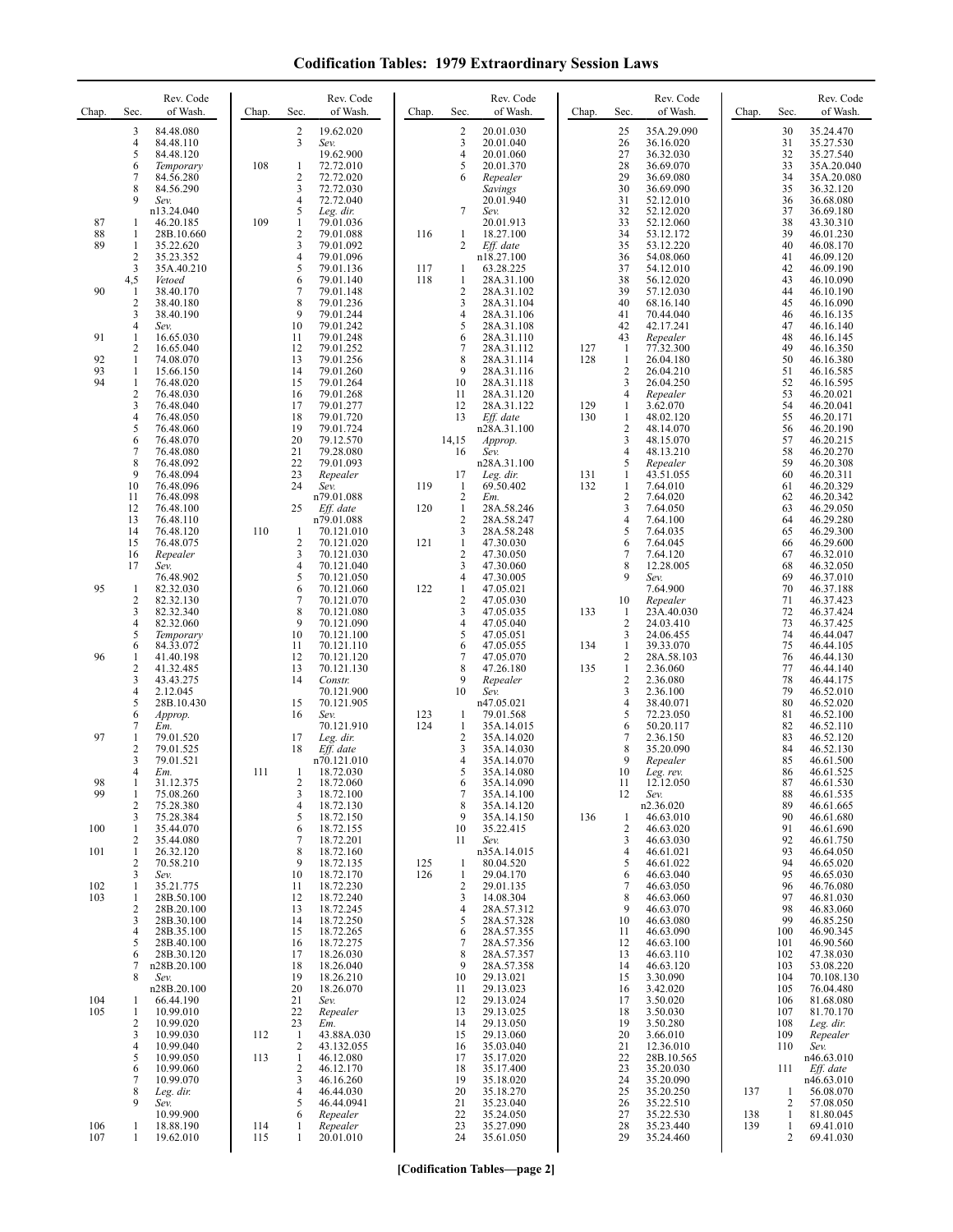**Codification Tables: 1979 Extraordinary Session Laws**

| Chap.             | Rev. Code<br>of Wash.<br>Sec.                                                                                        | Rev. Code<br>of Wash.<br>Chap.<br>Sec.                                                                                                      | Rev. Code<br>of Wash.<br>Chap.<br>Sec.                                                                                                                             | Rev. Code<br>of Wash.<br>Chap.<br>Sec.                                                                                    | Rev. Code<br>Sec.<br>of Wash.<br>Chap.                                                                                                           |
|-------------------|----------------------------------------------------------------------------------------------------------------------|---------------------------------------------------------------------------------------------------------------------------------------------|--------------------------------------------------------------------------------------------------------------------------------------------------------------------|---------------------------------------------------------------------------------------------------------------------------|--------------------------------------------------------------------------------------------------------------------------------------------------|
| 140               | 3<br>69.41.075<br>4<br>Em.<br>1<br>28A.58.225<br>2<br>n28A.58.225<br>3<br>28A.58.136<br>4<br>Sev.                    | 72.60.190<br>4<br>5<br>72.60.280<br>161<br>$\mathbf{1}$<br>70.38.015<br>$\overline{c}$<br>70.38.025<br>3<br>70.38.035<br>70.38.045<br>4     | 2<br>35.63.015<br>3<br>35.63.060<br>$\overline{4}$<br>35.63.080<br>5<br>35.63.090<br>6<br>35A.63.015<br>7<br>35A.63.062                                            | 46.52.113<br>14<br>46.52.114<br>15<br>16<br>46.52.115<br>17<br>46.52.116<br>18<br>46.52.145<br>19<br>46.52.150            | 10<br>87.28.030<br>87.28.035<br>11<br>12<br>87.28.040<br>13<br>87.28.100<br>14<br>87.28.103<br>87.03.083<br>15                                   |
| 141               | n28A.58.225<br>5<br>Em.<br>1<br>75.24.100<br>2<br>75.28.087<br>3<br>75.28.280<br>4<br>75.28.287                      | 5<br>70.38.055<br>6<br>70.38.065<br>7<br>70.38.075<br>8<br>70.38.085<br>9<br>70.38.095<br>10<br>70.38.105                                   | 8<br>35A.63.100<br>9<br>36.70.025<br>36.70.350<br>10<br>11<br>36.70.560<br>12<br>64.04.150<br>13<br>64.04.170                                                      | 20<br>46.61.560<br>21<br>46.61.565<br>22<br>46.61.567<br>23<br>Sev.<br>n46.61.590<br>24<br>Em.                            | 16<br>87.03.438<br>17<br>87.28.005<br>18<br>87.28.015<br>19<br>87.28.200<br>20<br>87.28.210<br>21<br>87.28.108                                   |
|                   | 5<br>75.28.286<br>6<br>75.28.283<br>7<br>75.28.288<br>8<br>79.01.570<br>9<br>Em.                                     | 11<br>70.38.115<br>12<br>70.38.125<br>13<br>70.38.135<br>14<br>70.38.145<br>15<br>70.38.155                                                 | 14<br>64.04.160<br>15<br>Sev.<br>n64.04.140<br>171<br>74.20.300<br>1<br>$\overline{2}$<br>74.04.290                                                                | 179<br>1<br>52.04.170<br>2<br>52.04.180<br>3<br>52.04.200<br>4<br>52.04.190<br>5<br>52.04.020                             | 22<br>87.28.150<br>23<br>Sev.<br>n87.03.013<br>24<br>Em.<br>n87.03.013                                                                           |
| 142<br>143        | 1<br>36.93.170<br>2<br>36.93.180<br>1<br>70.44.200<br>2<br>70.44.005<br>3<br>Sev.                                    | 70.38.905<br>16<br>17<br>Sev.<br>70.38.910<br>18<br>Leg. dir.<br>19<br>Eff. dates                                                           | 3<br>74.20A.020<br>$\overline{4}$<br>74.20A.030<br>5<br>74.20A.060<br>6<br>74.20A.080<br>7<br>74.20A.110                                                           | 52.22.030<br>6<br>180<br>47.10.790<br>1<br>2<br>47.10.791<br>3<br>47.10.792<br>4<br>47.10.793                             | 59.20.030<br>186<br>1<br>2<br>59.20.040<br>3<br>59.20.050<br>$\overline{4}$<br>59.20.060<br>5<br>59.20.070                                       |
| 144               | n70.44.200<br>70.44.060<br>4<br>1<br>4.92.140<br>2<br>4.92.150<br>3<br>4.92.160                                      | 20,21<br>Repealer<br>22<br>70.38.920<br>162<br>$\mathbf{1}$<br>70.58.170<br>2<br>70.58.200<br>$\mathbf{1}$<br>163<br>70.120.010             | 8<br>74.20A.160<br>9<br>74.20A.200<br>10<br>74.20A.090<br>51.32.040<br>11<br>12<br>74.20A.055                                                                      | 5<br>47.10.794<br>6<br>47.10.795<br>7<br>47.10.796<br>8<br>47.10.797<br>9<br>47.10.798                                    | 6<br>59.20.080<br>7<br>59.20.090<br>8<br>59.20.130<br>9<br>59.20.140<br>10<br>59.20.150                                                          |
| 145<br>146<br>147 | 1<br>71.24.210<br>$\mathbf{1}$<br>Vetoed<br>2<br>41.58.015<br>3<br>Repealer<br>$\mathbf{1}$<br>74.38.050             | $\mathbf{2}$<br>70.120.020<br>3<br>70.120.030<br>4<br>70.120.040<br>5<br>70.120.050<br>6<br>70.120.060                                      | 13<br>74.20.101<br>14<br>74.09.180<br>15<br>74.20.310<br>74.20A.220<br>16<br>17<br>74.20.320                                                                       | 10<br>Approp.<br>47.10.799<br>11<br>Leg. dir.<br>12<br>Sev.<br>47.10.800                                                  | 11<br>59.20.160<br>12<br>59.20.170<br>13<br>59.20.180<br>14<br>19.48.020<br>15<br>Leg. dir.                                                      |
| 148               | 2<br>Repealer<br>3<br>Approp.<br>4<br>Eff. date<br>n74.38.050<br>28B.15.520<br>1                                     | 7<br>70.120.070<br>8<br>70.120.080<br>9<br>70.120.090<br>10<br>70.120.100<br>11<br>46.16.015                                                | 18<br>74.20A.270<br>19<br>74.20.350<br>20<br>74.20A.250<br>21<br>74.20A.290<br>22<br>74.20.330                                                                     | 13<br>Em.<br>181<br>-1<br>82.39.010<br>2<br>82.39.020<br>3<br>82.39.030<br>4<br>82.39.040                                 | 16-29<br>Vetoed<br>30<br>Sev.<br>n59.20.030<br>187<br>35.82.020<br>1<br>2<br>35.82.030                                                           |
| 149<br>150<br>151 | 1<br>46.04.530<br>2<br>46.04.582<br>3<br>46.44.037<br>4<br>46.85.190<br>1<br>41.04.340<br>1<br>51.32.220             | 12<br>70.120.110<br>13<br>70.120.120<br>14<br>70.120.130<br>15<br>46.16.016<br>Eff. date<br>16<br>n46.16.015                                | 23<br>74.20A.280<br>24<br>74.20.010<br>25<br>74.20.340<br>26<br>Repealer<br>27<br>Savings<br>74.20A.910                                                            | 5<br>82.36.440<br>6<br>82.38.280<br>7<br>Leg. dir.<br>8<br>Sev.<br>9<br>Exp. dates<br>Eff. date<br>10                     | 3<br>35.82.090<br>4<br>Sev.<br>n35.82.020<br>188<br>28B.05.010<br>1<br>$\overline{c}$<br>28B.05.020<br>3<br>28B.05.030                           |
|                   | 2<br>51.32.230<br>3<br><i>Applic.</i><br>n51.32.220<br>4<br>Sev.<br>n51.32.220                                       | 17<br>Exp. date<br>n70.120.010<br>18<br>Leg. dir<br>19<br>Sev.<br>n70.120.010                                                               | 28<br>Sev.<br>n74.20.300<br>84.52.0531<br>172<br>$\mathbf{1}$<br>$\overline{c}$<br>Sev.<br>n84.52.0531                                                             | n82.38.280<br>182<br>46.10.010<br>-1<br>2<br>46.10.220<br>3<br>46.10.020<br>4<br>46.10.030                                | 4<br>28B.05.040<br>5<br>28B.05.050<br>6<br>28B.05.060<br>7<br>28B.05.070<br>8<br>28B.05.080                                                      |
| 152               | 5<br>Em.<br>1<br>74.09.200<br>2<br>74.09.210<br>3<br>74.09.220<br>4<br>74.09.230<br>5<br>74.09.240<br>6<br>74.09.250 | 164<br>1<br>43.101.210<br>2<br>Eff. date<br>165<br>26.32.015<br>1<br>2<br>26.32.032<br>3<br>26.32.034<br>4<br>26.32.036<br>26.32.038<br>5   | 3<br>Eff. date<br>n84.52.0531<br>173<br>28A.04.120<br>1<br>2<br>28A.58.101<br>28A.97.020<br>174<br>$\mathbf{1}$<br>$\overline{c}$<br>28A.97.040<br>3<br>28A.97.100 | 5<br>46.10.040<br>6<br>46.10.043<br>7<br>46.10.075<br>8<br>46.10.080<br>9<br>Vetoed<br>10<br>46.10.090<br>11<br>46.10.130 | 9<br>28B.05.090<br>10<br>28B.05.100<br>11<br>28B.05.110<br>12<br>28B.05.120<br>13<br>28B.05.130<br>14<br>28B.05.140<br>15<br>28B.05.150          |
|                   | 7<br>74.09.260<br>8<br>74.09.270<br>74.09.280<br>9<br>10<br>74.09.290<br>74.09.300<br>11<br>12<br>Sev.               | 6<br>13.04.093<br>7<br>26.32.042<br>8<br>26.32.044<br>9<br>26.32.046<br>10<br>26.32.048<br>26.32.052<br>11                                  | $\overline{4}$<br>Sev.<br>n28A.97.020<br>175<br>35.58.2721<br>$\overline{c}$<br>35.58.273<br>35.58.279<br>3<br>$\overline{4}$<br>82.44.150                         | 12<br>46.10.150<br>13<br>46.10.170<br>14<br>46.10.190<br>15<br>46.10.210<br>16<br>Approp.<br>Repealer<br>17               | 16<br>28B.05.160<br>17<br>28B.05.170<br>18<br>28B.05.180<br>19<br>28B.05.190<br>20<br>28B.05.200<br>21<br>28B.05.210                             |
| 153               | 74.09.910<br>41.14.050<br>-1<br>2<br>41.14.060<br>3<br>41.14.070<br>41.14.130<br>4<br>41.14.290<br>5                 | 26.32.054<br>12<br>13<br>26.32.056<br>26.32.058<br>14<br>15<br>26.32.030<br>26.32.060<br>16<br>26.32.210                                    | 5<br>Em.<br>6<br>Eff. date<br>176<br>46.61.502<br>1<br>$\sqrt{2}$<br>46.61.504<br>3<br>46.20.308<br>$\overline{4}$<br>46.52.100                                    | 183<br>28A.57.312<br>-1<br>$\overline{2}$<br>28A.57.342<br>3<br>28A.57.344<br>4<br>28A.57.357<br>5<br>28A.57.358          | 22<br>28B.05.220<br>23<br>28B.05.230<br>24<br>28B.05.240<br>25<br>Temporary<br>26<br>Leg. dir.<br>27                                             |
| 154<br>155        | 36.28.025<br>6<br>43.84.080<br>1<br>$\mathbf{1}$<br>70.44.060<br>$\overline{2}$<br>70.44.005<br>3<br>Sev.            | 17<br>26.37.010<br>18<br>19<br>26.32.120<br>20<br>26.36.050<br>74.13.034<br>21<br>22<br>74.13.031                                           | 5<br>46.61.506<br>6<br>46.61.515<br>7<br>70.96A.050<br>8<br>Sev.<br>n46.61.502                                                                                     | 6<br>28A.57.425<br>7<br>28A.57.435<br>29.21.180<br>8<br>9<br>29.21.210<br>28A.57.313<br>10<br>11<br>29.13.060             | Eff. date<br>28B.05.900<br>28<br>Sev.<br>28B.05.950<br>189<br>47.12.283<br>1<br>$\overline{2}$<br>47.12.287                                      |
| 156               | n70.44.060<br>18.37.010<br>-1<br>18.37.020<br>2<br>3<br>18.37.030<br>4<br>18.37.040                                  | 23<br>Repealer<br>24<br>Leg. dir.<br>25<br>Applic.<br>26.32.915<br>26<br>Sev.                                                               | 9<br>Approp.<br>177<br>$\mathbf{1}$<br>50.13.060<br>$\overline{2}$<br>49.44.140<br>3<br>49.44.150<br>$\mathbf{1}$<br>46.61.590<br>178                              | Eff. date<br>12<br>n28A.57.342<br>13<br>Sev.<br>n28A.57.342<br>184<br>41.56.440<br>$\mathbf{1}$                           | 3<br>47.12.290<br>$\overline{4}$<br>47.56.254<br>5<br>47.56.257<br>47.60.130<br>6<br>7<br>Repealer                                               |
| 157               | 5<br>18.37.050<br>6<br>18.37.080<br>7<br>18.37.140<br>8<br>18.37.150<br>41.24.170<br>1<br>2<br>41.24.300             | 26.32.911<br>27<br>Em.<br>166<br>90.03.247<br>-1<br>167<br>$\mathbf{1}$<br>4.92.040<br>$\overline{2}$<br>Approp.<br>$1-4$<br>168<br>Approp. | $\sqrt{2}$<br>46.52.170<br>3<br>46.52.180<br>46.52.190<br>$\overline{4}$<br>5<br>46.52.200<br>46.52.210<br>6<br>7<br>46.52.102                                     | $\overline{c}$<br>41.56.450<br>3<br>41.56.460<br>Em.<br>4<br>185<br>87.03.013<br>1<br>2<br>87.03.015<br>3<br>87.03.115    | 8<br>Eff. date<br>n47.12.283<br>190<br>50.12.220<br>$\mathbf{1}$<br>$\overline{2}$<br>50.24.050<br>3<br>50.24.070<br>$\overline{4}$<br>50.24.080 |
| 158<br>159<br>160 | 43.21G.040<br>1<br>2<br>Approp.<br>41.04.350<br>1<br>1<br>72.65.020<br>2<br>72.60.130<br>3<br>72.60.102              | 5<br>Sev.<br>6<br>Em.<br>169<br>1<br>Approp.<br>$\overline{c}$<br>Sev.<br>3<br>Em.<br>170<br>$\mathbf{1}$<br>64.04.140                      | 8<br>46.52.104<br>9<br>46.52.106<br>10<br>46.52.108<br>46.52.110<br>11<br>12<br>46.52.111<br>46.52.112<br>13                                                       | 4<br>87.03.137<br>5<br>87.03.445<br>87.03.450<br>6<br>87.03.485<br>7<br>8<br>87.28.010<br>87.28.020<br>9                  | 5<br>50.24.090<br>50.24.100<br>6<br>50.24.110<br>7<br>8<br>50.24.115<br>9<br>50.24.120<br>50.24.125<br>10                                        |

**[Codification Tables—page 3]**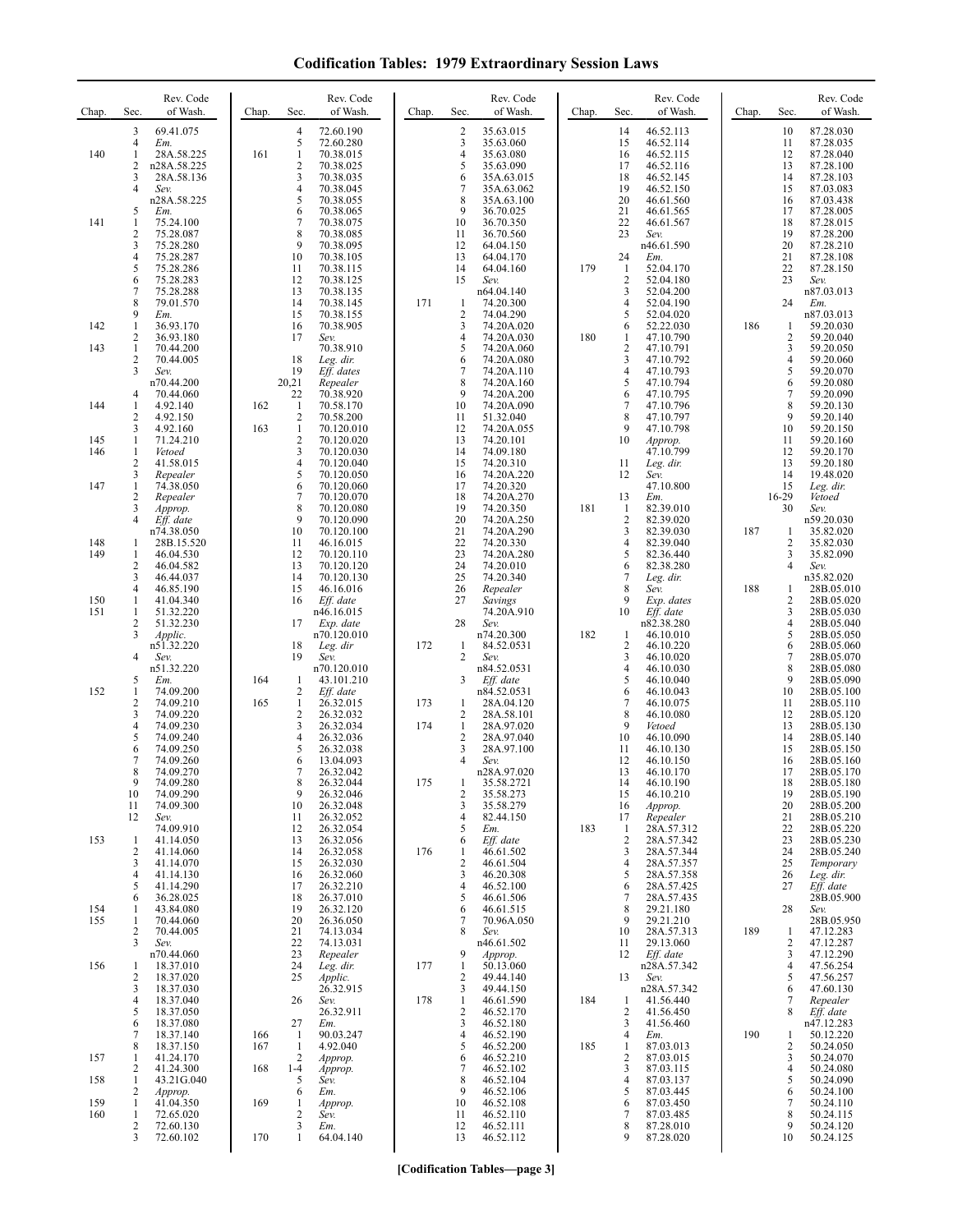**Codification Tables: 1979 Extraordinary Session Laws**

| Chap.                    | Rev. Code<br>of Wash.<br>Sec.                                                                                                                                                                                                                                                                                                                          | Chap.             | Rev. Code<br>Sec.<br>of Wash.                                                                                                                                                                                                                                                                                                                                          | Chap. | Rev. Code<br>of Wash.<br>Sec.                                                                                                                                                                                                                                                                                                                                         | Chap. | Sec.                                                                                                                | Rev. Code<br>of Wash.                                                                                                                                                                                                                       | Chap.      | Sec.                                                                                                     | Rev. Code<br>of Wash.                                                                                                                                                                                                                                 |
|--------------------------|--------------------------------------------------------------------------------------------------------------------------------------------------------------------------------------------------------------------------------------------------------------------------------------------------------------------------------------------------------|-------------------|------------------------------------------------------------------------------------------------------------------------------------------------------------------------------------------------------------------------------------------------------------------------------------------------------------------------------------------------------------------------|-------|-----------------------------------------------------------------------------------------------------------------------------------------------------------------------------------------------------------------------------------------------------------------------------------------------------------------------------------------------------------------------|-------|---------------------------------------------------------------------------------------------------------------------|---------------------------------------------------------------------------------------------------------------------------------------------------------------------------------------------------------------------------------------------|------------|----------------------------------------------------------------------------------------------------------|-------------------------------------------------------------------------------------------------------------------------------------------------------------------------------------------------------------------------------------------------------|
| 191                      | 50.24.130<br>11<br>12<br>50.24.140<br>13<br>50.24.150<br>14<br>50.24.180<br>15<br>50.24.190<br>16<br>50.24.200<br>-1<br>82.35.010<br>$\overline{c}$<br>82.35.020<br>3<br>82.35.030<br>4<br>82.35.040<br>5<br>82.35.050<br>6<br>82.35.060<br>7<br>82.35.070<br>8<br>82.35.080<br>9<br>84.36.485<br>10<br>80.04.010<br>11<br>80.58.010                   | 205<br>206<br>207 | 2.10.180<br>1<br>$\mathfrak{2}$<br>41.20.180<br>3<br>41.24.240<br>4<br>41.26.180<br>5<br>41.32.590<br>41.40.380<br>6<br>7<br>41.44.240<br>8<br>43.43.310<br>9<br>41.28.205<br>10<br>41.04.310<br>11<br>41.04.320<br>12<br>41.04.330<br>13<br>Em.<br>1,2<br>Approp.<br>3<br>Em.<br>1<br>88.16.010<br>$\overline{c}$<br>88.16.050                                        | 211   | 14<br>83.58.140<br>15<br>83.58.150<br>83.58.160<br>16<br>17<br>83.58.170<br>18<br>83.58.180<br>19<br>83.58.190<br>20<br>83.58.900<br>21<br>Sev.<br>83.58.901<br>22<br>Leg.dir.<br>23<br>Repealer<br>24<br>Eff. date<br>n83.58.010<br>74.42.010<br>-1<br>$\sqrt{2}$<br>74.42.020<br>3<br>74.42.030<br>$\overline{4}$<br>74.42.040                                      | 212   | 73<br>$\mathbf{1}$<br>$\overline{2}$<br>3<br>4<br>5<br>6<br>7<br>8<br>9<br>10<br>11<br>12<br>13<br>14<br>15<br>16   | Leg. dir.<br>47.56.740<br>47.56.741<br>47.56.742<br>47.56.743<br>47.56.744<br>47.56.745<br>47.56.746<br>47.56.747<br>47.56.748<br>47.56.749<br>47.56.750<br>47.56.751<br>47.56.752<br>47.56.753<br>47.56.754<br>47.56.755                   | 218        | 11<br>12<br>13<br>14<br>15<br>16<br>17<br>-1<br>$\overline{2}$<br>3<br>4<br>5<br>6<br>7<br>8             | 72.30.040<br>72.33.040<br>72.33.050<br>Leg. dir.<br>Repealer<br>Eff. date<br>n28A.58.772<br>Sev.<br>84.52.065<br>84.55.010<br>84.55.050<br>84.55.015<br>84.55.035<br>84.55.060<br>43.09.265<br>Em.<br>n84.55.010                                      |
| 192                      | 12<br>Temporary<br>13<br>Sev.<br>82.35.900<br>14<br>Leg. dir.<br>1,2<br>Temporary<br>44.40.070<br>3<br>4<br>47.17.370<br>5<br>Approp.<br>6<br>46.16.380                                                                                                                                                                                                | 208<br>209        | 3<br>88.16.090<br>4<br>88.16.102<br>$\mathbf{1}$<br>Approp.<br>$\overline{\mathbf{c}}$<br>Em.<br>$\mathbf{1}$<br>83.04.010<br>$\overline{c}$<br>83.04.013<br>3<br>83.24.035<br>4<br>83.04.030<br>5<br>83.04.055                                                                                                                                                        |       | 5<br>74.42.050<br>6<br>74.42.060<br>$\overline{7}$<br>74.42.070<br>8<br>74.42.080<br>9<br>74.42.090<br>10<br>74.42.100<br>74.42.110<br>11<br>12<br>74.42.120<br>74.42.130<br>13                                                                                                                                                                                       | 213   | 17<br>18<br>19<br>20<br>21<br>22<br>$\mathbf{1}$<br>$\overline{2}$                                                  | 57.56.756<br>Leg. dir.<br>47.56.220<br>Approp.<br>Sev.<br>n47.56.220<br>Em.<br>46.04.304<br>46.04.330                                                                                                                                       | 219        | 1<br>$\overline{2}$<br>3<br>4<br>5<br>6<br>7<br>8<br>9                                                   | 70.125.010<br>70.125.020<br>70.125.030<br>70.125.040<br>70.125.050<br>70.125.060<br>70.125.070<br>Approp.<br>Leg. dir.                                                                                                                                |
| 193<br>194<br>195<br>196 | 7<br>Eff. dates<br>n47.17.370<br>84.36.260<br>-1<br>-1<br>Temporary<br>47.17.115<br>-1<br>$\mathbf{1}$<br>82.04.240<br>2<br>82.04.260<br>3<br>82.02.020                                                                                                                                                                                                |                   | 6<br>83.04.080<br>7<br>83.05.020<br>8<br>83.08.050<br>9<br>83.16.020<br>10<br>83.16.080<br>11<br>83.08.005<br>12<br>83.08.015<br>13<br>83.08.018                                                                                                                                                                                                                       |       | 14<br>74.42.140<br>74.42.150<br>15<br>16<br>74.42.160<br>17<br>74.42.170<br>18<br>74.42.180<br>19<br>74.42.190<br>20<br>74.42.200<br>21<br>74.42.210                                                                                                                                                                                                                  | 214   | 3<br>4<br>5<br>6<br>7<br>8<br>9<br>$\mathbf{1}$                                                                     | 46.04.332<br>46.04.670<br>46.16.630<br>46.20.500<br>46.44.050<br>46.61.710<br>46.61.720<br>84.36.381                                                                                                                                        |            | 10<br>11<br>12<br>13<br>14<br>15<br>16<br>17                                                             | 7.68.065<br>7.68.170<br>7.68.210<br>7.68.200<br>7.68.220<br>7.68.230<br>7.68.240<br>7.68.250                                                                                                                                                          |
| 197                      | 4<br>82.04.300<br>5<br>82.04.430<br>6<br>82.04.431<br>7<br>82.04.365<br>8<br>82.04.442<br>9<br>35.21.755<br>10<br>84.36.451<br>11<br>82.29A.020<br>12<br>82.04.395<br>13<br>82.04.325<br>14<br>82.04.397<br>Eff. date<br>15<br>n82.04.240<br>-1<br>Temporary<br>2<br>43.31.940<br>3<br>43.31.942<br>4<br>43.31.944<br>5<br>43.31.946<br>6<br>43.31.948 |                   | 14<br>83.08.025<br>15<br>83.08.035<br>16<br>83.08.045<br>17<br>n83.08.015<br>18<br>11.08.290<br>19<br>11.08.210<br>20<br>83.05.050<br>21<br>83.44.080<br>22<br>83.44.010<br>23<br>83.20.015<br>24<br>83.44.025<br>25<br>83.08.070<br>26<br>83.16.100<br>27<br>83.16.105<br>28<br>83.16.110<br>29<br>83.16.115<br>30<br>83.16.120<br>31<br>83.16.125<br>32<br>83.16.130 |       | 22<br>74.42.220<br>23<br>74.42.230<br>24<br>74.42.240<br>25<br>74.42.250<br>26<br>74.42.260<br>27<br>74.42.270<br>28<br>74.42.280<br>29<br>74.42.290<br>30<br>74.42.300<br>31<br>74.42.310<br>32<br>74.42.320<br>33<br>74.42.330<br>34<br>74.42.340<br>74.42.350<br>35<br>36<br>74.42.360<br>37<br>74.42.370<br>38<br>74.42.380<br>39<br>74.42.390<br>40<br>74.42.400 | 215   | 2<br>3<br>4<br>5<br>6<br>7<br>8<br>9<br>10<br>11<br>-1<br>$\overline{2}$<br>3<br>$\overline{4}$<br>5<br>6<br>7<br>8 | 84.36.383<br>84.36.385<br>84.36.389<br>84.38.020<br>84.38.030<br>84.38.040<br>84.38.050<br>84.41.041<br>Applic.<br>n84.36.381<br>Em.<br>71.05.015<br>5.60.060<br>10.77.090<br>10.77.110<br>71.05.020<br>71.05.050<br>71.05.120<br>71.05.130 | 220<br>221 | 18<br>19<br>20<br>21<br>22<br>1<br>2<br>$\mathbf{1}$<br>2<br>3<br>4<br>5<br>6<br>7<br>8<br>9<br>10<br>11 | 7.68.260<br>7.68.270<br>7.68.280<br>Leg. dir.<br>Sev.<br>n70.125.010<br>43.52.378<br>Vetoed<br>43.99C.010<br>43.99C.015<br>43.99C.020<br>43.99C.025<br>43.99C.030<br>43.99C.035<br>43.99C.040<br>43.99C.045<br>43.99C.050<br>43.99C.055<br>43.99C.060 |
| 198<br>199               | 7<br>43.31.950<br>8<br>43.31.952<br>9<br>43.31.954<br>10<br>Leg. dir.<br>11<br>Sev.<br>12<br>Em.<br>80.24.050<br>-1<br>$\overline{2}$<br>81.24.080<br>1,2<br>Vetoed                                                                                                                                                                                    |                   | 33<br>83.16.135<br>34<br>83.16.140<br>35<br>83.16.145<br>36<br>83.04.024<br>37<br>83.16.010<br>38<br>83.40.040<br>39<br>Leg. dir.<br>40<br>83.20.010<br>41<br>83.40.010                                                                                                                                                                                                |       | 41<br>74.42.410<br>42<br>74.42.420<br>43<br>74.42.430<br>44<br>74.42.440<br>45<br>74.42.450<br>74.42.460<br>46<br>47<br>74.42.470<br>74.42.480<br>48<br>49<br>74.42.490                                                                                                                                                                                               |       | 9<br>10<br>11<br>12<br>13<br>14<br>15<br>16<br>17                                                                   | 71.05.150<br>71.05.155<br>71.05.180<br>71.05.190<br>71.05.240<br>71.05.280<br>71.05.320<br>71.05.340<br>71.05.390                                                                                                                           | 222<br>223 | 12<br>13<br>14<br>1<br>2<br>3<br>4<br>5<br>1                                                             | Leg. dir.<br>Sev.<br>Referendum<br>67.28.120<br>67.28.130<br>67.28.160<br>67.28.170<br>67.28.210<br>28B.14E.010                                                                                                                                       |
| 200                      | 3<br>48.13.210<br>4<br>48.15.150<br>5<br>48.18.290<br>48.18.291<br>6<br>7<br>48.18.292<br>8<br>48.18.300<br>9<br>48.24.160<br>48.30.157<br>10<br>84.52.069<br>-1<br>36.32.480<br>2                                                                                                                                                                     |                   | 42<br>11.86.010<br>43<br>11.86.020<br>44<br>11.86.030<br>11.86.040<br>45<br>46<br>11.86.050<br>47<br>11.86.060<br>48<br>11.86.070<br>49<br>11.86.075<br>50<br>82.03.190<br>83.24.025<br>51                                                                                                                                                                             |       | 74.42.500<br>50<br>74.42.510<br>51<br>52<br>74.42.520<br>74.42.530<br>53<br>54<br>74.42.540<br>74.42.550<br>55<br>74.42.560<br>56<br>74.42.570<br>57<br>74.42.580<br>58<br>59<br>74.42.590                                                                                                                                                                            | 216   | 18<br>19<br>20<br>$\mathbf{1}$<br>$\overline{2}$<br>3<br>4<br>5<br>6<br>7                                           | 71.23.125<br>71.05.600<br>Approp.<br>90.03.245<br>90.03.130<br>90.03.180<br>90.14.043<br>90.14.160<br>90.14.200<br>90.03.345                                                                                                                | 224        | 2<br>3<br>4<br>5<br>6<br>7<br>8<br>9<br>1                                                                | 28B.14E.020<br>28B.14E.030<br>28B.14E.040<br>28B.14E.050<br>28B.14E.060<br>Leg. dir.<br>Sev.<br>28B.14E.950<br>Em.<br>43.83I.160                                                                                                                      |
| 201                      | 3<br>Sev.<br>n84.52.069<br>28A.27.020<br>-1<br>2<br>28A.27.022<br>3<br>13.34.300<br>4<br>28A.27.010<br>28A.27.070<br>5                                                                                                                                                                                                                                 | 210               | 52<br>Em.<br>n11.08.210<br>53<br>Sev.<br>54<br>Repealer<br>$\mathbf{1}$<br>83.58.010<br>$\overline{c}$<br>83.58.020<br>3<br>83.58.030                                                                                                                                                                                                                                  |       | 60<br>74.42.600<br>74.42.610<br>61<br>74.42.620<br>62<br>18.51.091<br>63<br>18.51.070<br>64<br>65<br>18.51.100<br>18.51.110<br>66                                                                                                                                                                                                                                     |       | 8<br>9<br>10,11<br>12<br>13                                                                                         | 90.03.005<br>90.54.150<br>Approp.<br>Em.<br>n90.03.245<br>Sev.<br>n90.03.245                                                                                                                                                                |            | 2<br>3<br>4<br>5<br>6<br>7                                                                               | 43.83I.162<br>43.83I.164<br>43.83I.166<br>43.83I.168<br>43.83I.170<br>Sev.<br>43.831.912                                                                                                                                                              |
| 202<br>203               | 28A.27.100<br>6<br>28A.27.110<br>7<br>2.08.061<br>1<br>2.08.062<br>2<br>3<br>2.08.064<br>4<br>2.08.065<br>5<br>n2.08.065<br>6<br>Vetoed<br>75.32.030<br>-1                                                                                                                                                                                             |                   | 4<br>83.58.040<br>5<br>83.58.050<br>83.58.060<br>6<br>7<br>83.58.070<br>8<br>83.58.080<br>9<br>83.58.090<br>10<br>83.58.100<br>11<br>83.58.110<br>83.58.120<br>12                                                                                                                                                                                                      |       | 67<br>18.51.310<br>68<br>Repealer<br>69<br>Sev.<br>74.42.900<br>70<br>Constr.<br>74.42.910<br>71<br>Em.<br>n18.51.070<br>Eff. date<br>72                                                                                                                                                                                                                              | 217   | -1<br>$\overline{2}$<br>3<br>4<br>5<br>6<br>7<br>8<br>9                                                             | 28A.58.770<br>28A.58.772<br>28A.58.774<br>28A.58.776<br>28A.58.778<br>72.01.200<br>72.05.010<br>72.05.130<br>72.05.140                                                                                                                      | 225        | 8<br>1<br>2<br>3<br>4<br>5<br>6<br>7<br>8                                                                | Em.<br>28C.51.010<br>28C.51.020<br>28C.51.030<br>28B.51.040<br>28C.51.050<br>28C.51.060<br>Leg. dir.<br>Approp.                                                                                                                                       |
| 204                      | 1<br>39.42.060                                                                                                                                                                                                                                                                                                                                         |                   | 13<br>83.58.130                                                                                                                                                                                                                                                                                                                                                        |       | 74.42.920                                                                                                                                                                                                                                                                                                                                                             |       | 10                                                                                                                  | 72.20.040                                                                                                                                                                                                                                   |            | 9                                                                                                        | Sev.                                                                                                                                                                                                                                                  |